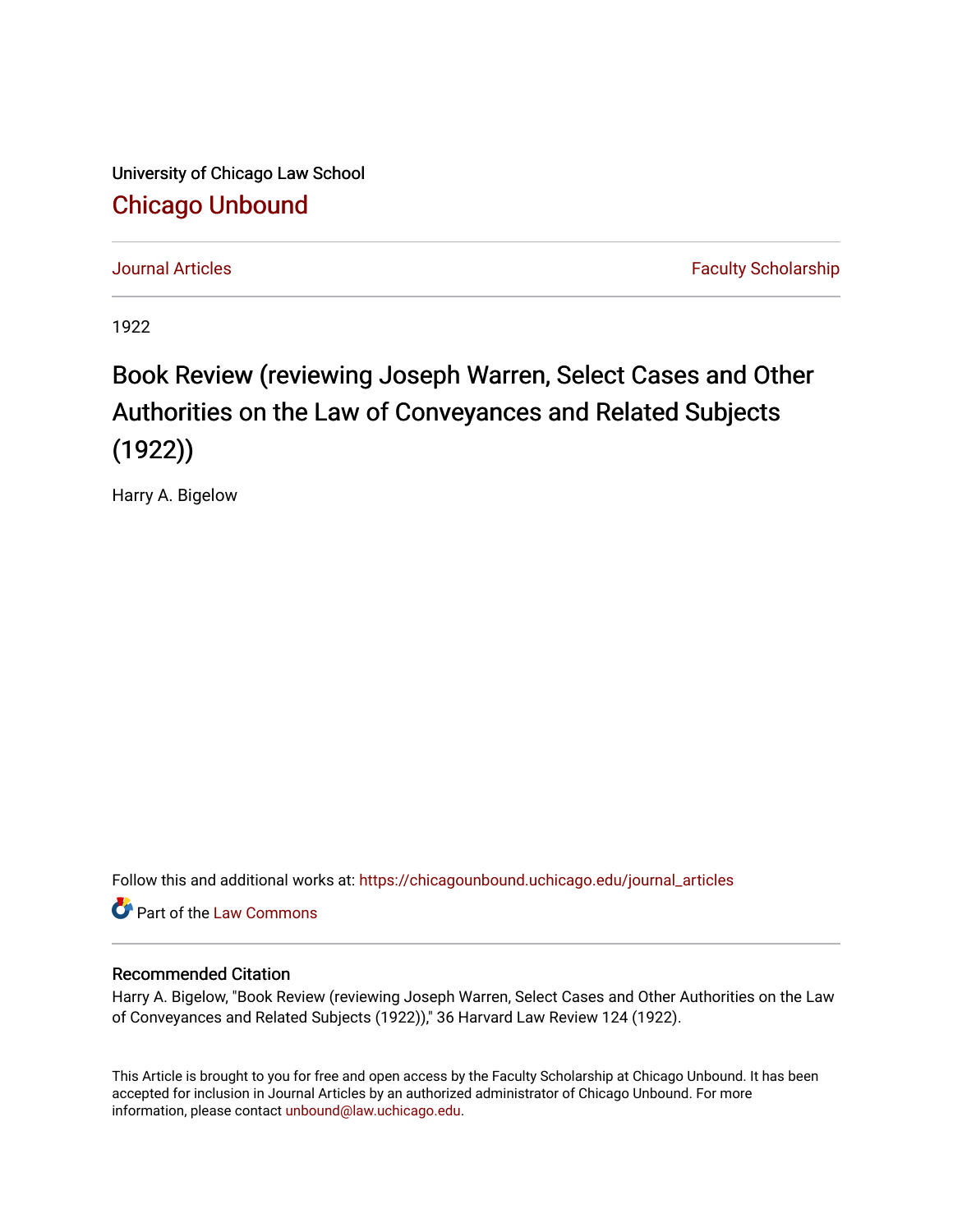the ends of law. To see the classical Roman lawyers making practical compromises while reaching out for doctrines not yet grasped, and to compare this with Lord Coke's proposition that many things have been introduced into the common law contrary to legal reasoning on the ground of utility, is a useful exercise for the analytical jurist.

Such things contrast significantly with the general run of text books of Roman law, and one hesitates to express a doubt about so commendable a design so well executed. Yet **I** cannot but feel uneasy lest the subordination of analysis and rejection of modem systematic ideas may have gone too far. For the plan so scrupulously adhered to involves serious sacrifice. The author states without comment the proposition in the Digest that the contradictions it contains are only apparent, **if** the text is looked at properly **(p.** 34). Surely a caution to the unwary student would not be amiss here. This is a characteristic proposition of the maturity of law when all legal precepts are thought of as put in force at one stroke and juristic activity is thought of as a reconciling, ordering, systematizing activity whereby these precepts are to be made consistent and logically interdependent and are to be so classified as to be readily grasped and assuredly applied. Here and elsewhere one must feel that the design of excluding everything but the actual Roman law, as the Romans applied it to Roman problems, put in terms of Roman doctrinal reasoning and told in Roman classification and in the Roman order, has resulted in excluding too much. For example, in connection with interpretation by the *pontifices* he notes that there is not much to be said for the logic of their interpretations; they were useful means of altering the law to meet the needs of advancing civilization (p.2). In such a connection comparative legal history might be used with effect and without recourse thereto the matter may hardly be put in its real aspect. So in connection with the declaratory beginning of imperial legislation by rescript (p. 20). Or the remark that "the Roman habit" did not permit fusion of two issues, *e.g.,* claim and set off (p. *696).* Is this merely a "Roman habit"? Is it not a general phenomenon of the beginnings of law and should it not be put as such? Or, again, in connection with the power of the Senate to direct a magistrate not to apply a given law in a given case or for a given time (p. 13). Here comparative law may be made to suggest matters of the highest value for the science of law. If Roman law is studied for its possibilities of enabling us to understand and to treat intelligently the law of today, such things must be looked into and must be emphasized. Yet so much has been written about Roman law from a juristic and comparative law standpoint without a solid basis in ascertainment of what the Roman law actually was that rigid adherence to a purely descriptive method is intelligible as a reaction.

It should be said, however, that parallels are sometimes suggested, e.g., in connection with appeals by *rescriptum* **(p.** ig), and that sometimes, without going into comparative law, illuminating suggestions are thrown out as to where to look **(p.** 395). Moreover wide learning and a sense of the bearing of comparative legal history are shown by stray observations everywhere (see, *e.g.,* p. 7, note 2). But the strict exclusion of all matters that require comparative law or comparative legal history for a full answer is likely to prevent any but teachers of the highest ability and widest preparation using the book for anywhere near its full worth.

RoscoE POUND.

CASES ON CoNvEYANclNG. By Joseph Warren. Cambridge: Published by the Editor. 1922. **pp.** xi, 807.

This work is, as Mr. Warren says in his preface, largely based upon Professor Gray's collection of cases on real property. The subject matter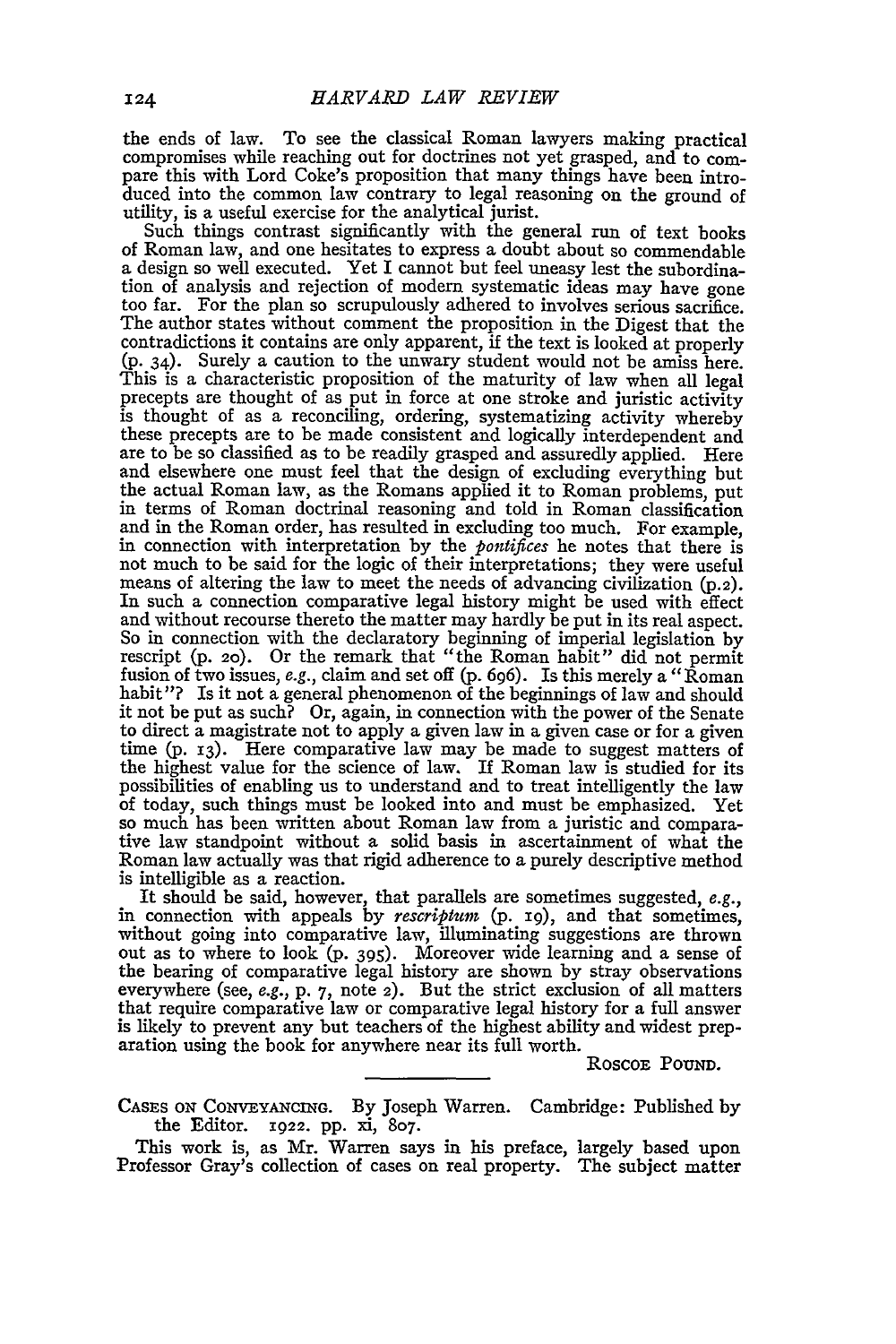is for the most part that covered by Volume 3 of Gray's cases with a few topics from other volumes of the series.

The arrangement is largely that of Mr. Gray. Original acquisition of title is first discussed in Chapters on Accretion, and Adverse Possession and Prescription. Chapter 3 takes up Forms of Conveyancing; Chapter 4, Description of Property Granted; Chapter *5,* Estates Created; Chapter 6, Landlord and Tenant; Chapter 7, Joint Ownership; Chapter 8, Creation of Easements and Profits; Chapter **9,** Covenants for Title; Chapter io, Execution of Deeds; Chapter **ii,** Registration; Chapter **12,** Estoppel by Deed; Chapter **13,** Dedication.

It will be noticed that the order of the chapters varies somewhat from that followed by Mr. Gray. For the most part each of the chapters individually very closely resembles the corresponding one in Mr. Gray's cases. This resemblance varies from that of Chapters **r**, 3, 4, 5, 9 and **13**, where the cases used by Mr. Warren, sometimes with omissions, are exwhere the cases used by Mr. Warren, sometimes with omissions, are ex-<br>actly those of Mr. Gray and in the same order, to Chapters 2, 7, (which corresponds to 6 Gray, Book XII, Chapter 3) 8, io, **ii** (which corre- sponds to 6 Gray, Book X, Chapter 2) and **12,** where, although the bulk of the cases is the same, the order has been changed, and other cases, almost always recent ones, have been added.

In thus stating with some detail, the similarities between Mr. Gray's work and Mr. Warren's, no implication is, of course, intended with re- gard to Mr. Warren's work, except that of the good judgment shown by gard to Mr. Warren's work, except that of the good judgment shown by him in retaining material which experience as a teacher has shown to be well adapted for the work in hand. The desire which the compiler of a case book not infrequently feels, however unjustifiable the feeling may be, of avoiding even the semblance of following another case book, by finding another case "just as good" was entirely exorcised so far as Mr. Warren was concerned, by the fortunate relation in which he stood to Mr. Gray; and he has done well to take advantage of it. It will lighten materially the labor of transition for those teachers who are accustomed to Mr. Gray's work and desire to substitute that of Mr. Warren.

From the foregoing observations it might perhaps be inferred that the work of Mr. Warren is merely a re-arrangement. Such is not the case. As has already been mentioned additional recent cases have been incorporated in the text in numerous instances. More than this, Mr. Warren's work is seen in a most helpful form in the notes. The footnotes under the various cases are ample and contain a sufficient, and on certain ob-<br>scure points, what seems to the reviewer, an exhaustive citation of au-<br>thority. These cases are recent decisions, a particularly desirable feature where so large a proportion of the cases is, as is the case with Mr. Gray's work, of not particularly recent date. The footnotes seem on the whole to be framed rather with the idea of giving information than of being used as a basis of class-room discussion. In addition to the footnotes used as a basis of class-room discussion. In addition to the footnotes Mr. Warren has incorporated a number of valuable notes on matters not covered directly by the cases. Among such are a two-page preliminary note to the chapter on Covenants for Title in which the subject matter of the various covenants and the measure of damages for the breaches are stated with sufficient fullness of citation to give at least a bird's-eye view of the subject; and the two-page note dealing with boundaries on ways.

The most striking and valuable contribution made by Mr. Warren is Chapter 6, covering the subject of Landlord and Tenant. Here are collected in one place cases dealing with topics that many teachers of real property have felt belonged together, but which in Mr. Gray's collection remained scattered. This chapter covers the various kinds of leasehold.